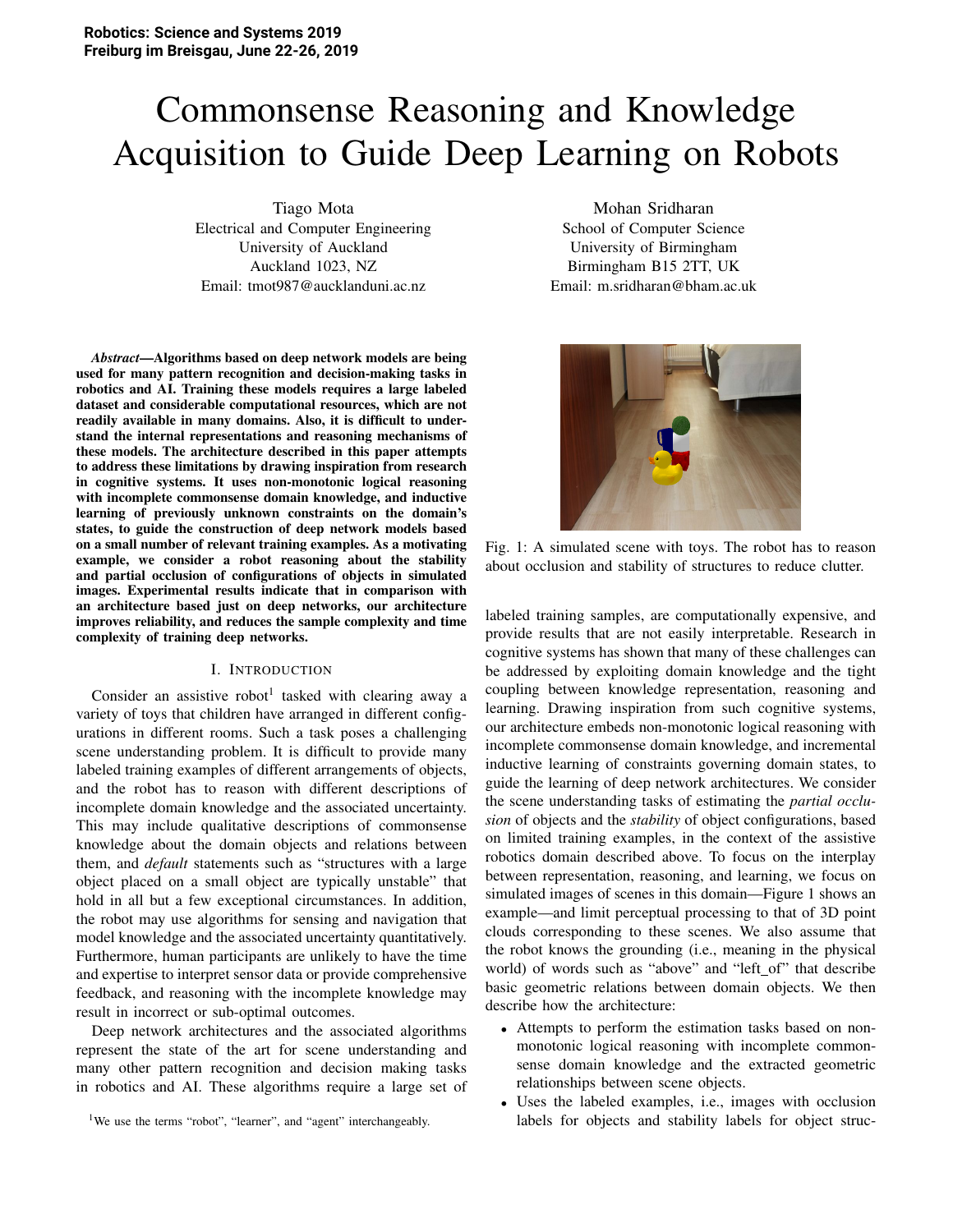tures, to train decision trees for incremental learning of previously unknown constraints governing domain states.

• Automatically identifies relevant regions of the images not processed by non-monotonic logical reasoning; these regions guide the training of deep networks and are processed by the learned networks during testing.

Experimental results show a marked improvement in accuracy and computational efficiency in comparison with an architecture that only uses deep networks, while also providing insights about the interplay between reasoning and learning. Section II discusses related work and Section III describes our architecture. Experimental results and conclusions are discussed in Section IV and Section V respectively.

## **II. RELATED WORK**

Scene understanding is a key problem in computer vision and robotics. It includes the identification of relations between scene objects and a variety of estimation and prediction problems. Deep networks provide state of the art performance for such problems. For instance, a Convolutional Neural Network (CNN) has been used to predict the stability of a tower of blocks [20, 19], and to predict the movement of an object sliding down an inclined surface and colliding with another object [36]. However, CNNs and other deep networks require a large number of labeled examples and considerable computational resources to learn the mapping from inputs to outputs. Also, it is difficult to interpret the operation of the learned networks, or to transfer knowledge learned in one scenario or task to a related scenario or task [37]. Since labeled training examples are not readily available in many domains, researchers have used physics engines, e.g., in the context of training deep networks to predict the movement of objects in response to external forces  $[9, 24, 35]$ , or to understand the physics of scenes [3]. Researchers have also used prior (domain) knowledge during training [34]. For instance, a recurrent neural network (RNN) architecture augmented by arithmetic and logical operations has been used to answer questions about scenes [25]. This work used textual information instead of the more informative visual data, and did not support reasoning with commonsense knowledge. Another example is the use of prior knowledge to encode state constraints in the CNN loss function; this reduces the effort in labeling training images but it requires the constraints to be encoded manually as loss functions for each task [33]. The structure of deep networks has also been used to constrain learning, e.g., by using relational frameworks for visual question answering (VQA) that consider pairs of objects and related questions to learn the relations between objects [28]. This approach, however, only makes limited use of the available knowledge, and does not revise the constraints over time.

Research in AI and robotics has provided algorithms and architectures for addressing the limitations described above. For instance, theories and algorithms have been developed to enable agents to reason with commonsense knowledge [10, 11]. For scene understanding, domain knowledge often includes the grounding of spatial relations such as in and above. Measures related to the relative position of objects have been used to predict the successful execution of actions in a new scenario [8], and methods have been developed to reason about and learn spatial relations between objects [13, 21]. Deep networks have been used to infer spatial relations between objects using images and natural language expressions, for applications such as manipulation [26], navigation [27] and human-robot interaction [29]. Researchers have also developed algorithms for learning domain knowledge. Examples include the incremental refinement of a first-order logic representation of action operators [12], the use of inductive learning to acquire domain knowledge represented as Answer Set Prolog (ASP) programs [17], and the integration of non-monotonic logical reasoning and relational reinforcement learning to incrementally acquire domain axioms [31]. Interactive task learning is a general framework for acquiring domain knowledge using labeled examples or reinforcement signals obtained from domain observations, demonstrations, or human instructions [5, 16]. It can be viewed as building on early work on search through the space of hypotheses and observations [30], but such methods have rarely been explored for scene understanding. Our architecture exploits the complementary strengths of deep learning, non-monotonic logical reasoning with commonsense knowledge, and incremental learning of constraints that govern the domain states, as described below.

## **III. PROPOSED ARCHITECTURE**

Figure 2 is an overview of the proposed architecture, which takes as input RGB-D images of scenes with different object configurations. During training, the inputs include the occlusion labels of objects and the stability labels of object configurations in the images. Our prior work is used to ground the spatial relations between objects [22]. An object is considered to be occluded if the view of any minimal fraction of its frontal face is hidden by another object, and a structure is unstable if any object in the structure is unstable. A decision tree induction algorithm maps object attributes and spatial relations to the target classes. Branches in the tree that have sufficient support among the training examples are used to construct axioms representing state constraints. The learned constraints are encoded in an  $ASP^2$  program along with the commonsense domain knowledge and the computed spatial relations. If ASPbased reasoning provides the desired labels, no further analysis of this image is performed. Otherwise, an attention mechanism uses domain knowledge to identify the image's Regions of Interest (ROIs), with each ROI containing one or more objects. A CNN is trained to map these ROIs to the desired labels. During testing, any input RGB-D image is assigned the desired class labels either by ASP-based reasoning or by processing the image ROIs using the learned CNN (*i.e.*, decision trees are not used). We describe these components of our architecture using the following illustrative domain.

**Example 1:** [Robot Assistant (RA)] A simulated robot analyzes images of scenes containing toys in different configu-

<sup>&</sup>lt;sup>2</sup>We use "ASP" and "CR-Prolog" interchangeably.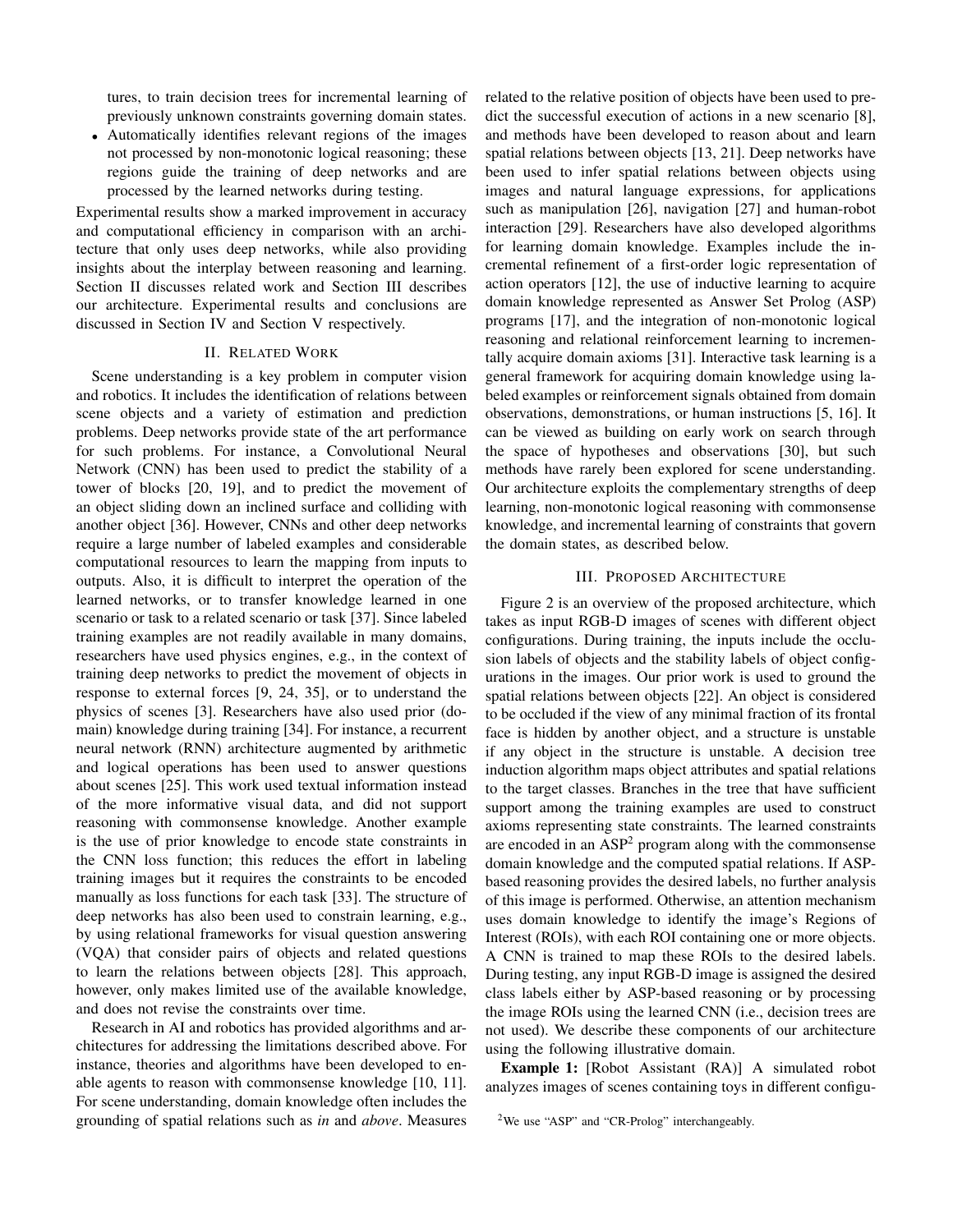

Fig. 2: Architecture combines the complementary strengths of non-monotonic logical reasoning, deep learning, and decision tree induction, to perform the scene understanding tasks reliably and efficiently.

rations. The goal is to: (i) estimate occlusion of objects and stability of object structures; and (ii) rearrange object structures so as to minimize clutter. Domain knowledge includes object attributes such as size (small, medium, large), surface (flat, irregular) and shape (cube, cylinder, duck), and the *relation* between objects (above, below, front, behind, right, left, close). The robot can move objects to achieve the desired goals. Knowledge also includes axioms governing domain dynamics but some axioms may be unknown, e.g.:

- Placing an object on top of an object with an irregular surface causes instability;
- Removing all objects in front of an object causes this  $\bullet$ object to be not occluded.

### A. Knowledge Representation with ASP

To represent and reason with incomplete domain knowledge, we use ASP, a declarative language that can represent recursive definitions, defaults, causal relations, special forms of selfreference, and language constructs that occur frequently in non-mathematical domains, and are difficult to express in classical logic formalisms. ASP is based on the stable model semantics [10] and supports concepts such as *default negation* (negation by failure) and epistemic disjunction, e.g., unlike " $\neg a$ ", which implies that "*a is believed to be false*", "not a" only implies "a is not believed to be true". Each literal can be true, false or unknown and the robot only believes that which *it is forced to believe.* ASP supports non-monotonic logical reasoning, i.e., adding a statement can reduce the set of inferred consequences, aiding in the recovery from errors due to reasoning with incomplete knowledge. ASP and other similar paradigms are often criticized for requiring considerable prior knowledge, and for being unwieldy in large, complex domains. However, modern ASP solvers support efficient reasoning in large knowledge bases with incomplete knowledge, and are used by an international research community in robotics [6] and other applications [7].

A domain's description in ASP comprises a system description  $D$  and a history  $H.$   $D$  comprises a sorted signature  $\Sigma$  and axioms.  $\Sigma$  includes sorts arranged hierarchically; statics, i.e., domain attributes that do not change

over time; and *fluents*, *i.e.*, domain attributes whose values can be changed. In the RA domain, sorts include object, robot, size, relation, surface, and step for temporal reasoning. Statics include some object attributes such as *obj*  $size(object, size)$  and *obj*  $surface(obj, surface)$ . The fluents  $obj$  relation(relation, object, object) model relations between objects in terms of their arguments' sorts, e.g.,  $obj\_relation(above, A, B)$  implies object A is above object  $B$ —the last argument in these relations is the reference object. Fluents also describe other aspects of the domain, e.g.:

$$
in\_hand(robot, object), \quad stable(object) \tag{1}
$$

Actions of the RA domain include  $pickup(robot, object)$ and  $putdown(robot, object)$ , and  $holds(fluent, step)$  is a predicate implying that a particular fluent holds true at a particular timestep. The RA domain's axioms include:

$$
holds(in\_hand(robot, object), I + 1) \leftarrow \ncccurs(pickup(robot, object), I)
$$
\n(2a)

$$
holds(obj\_relation(above, A, B), I) \leftarrow \qquad (2b)
$$
\n
$$
holds(obj\_relation(below B, A), I)
$$

$$
holds(obj\_relation(infront, A, B), I) \leftarrow \text{(2c)}
$$
  

$$
holds(obj\_relation(behind, B, A), I)
$$

$$
\neg occurs(pickup(root, object), I) \leftarrow \text{holds}(in\_hand(root, object), I)
$$
\n(2d)

where Statement  $2(a)$  describes a causal law,  $2(b-c)$  describe constraints, and 2(d) describes an executability condition. The spatial relations extracted from RGB-D images are converted to statements in ASP program. The program also includes axioms that encode default knowledge, e.g., statements such as "larger objects on smaller objects are typically unstable".

$$
\neg holds(state(A), I) \leftarrow holds(obj\_relation(above, A, B), I),
$$
  

$$
size(A, large), size(B, small),
$$
  

$$
not holds(state(A), I)
$$

Finally  $H$  includes records of observations received and actions executed by the robot.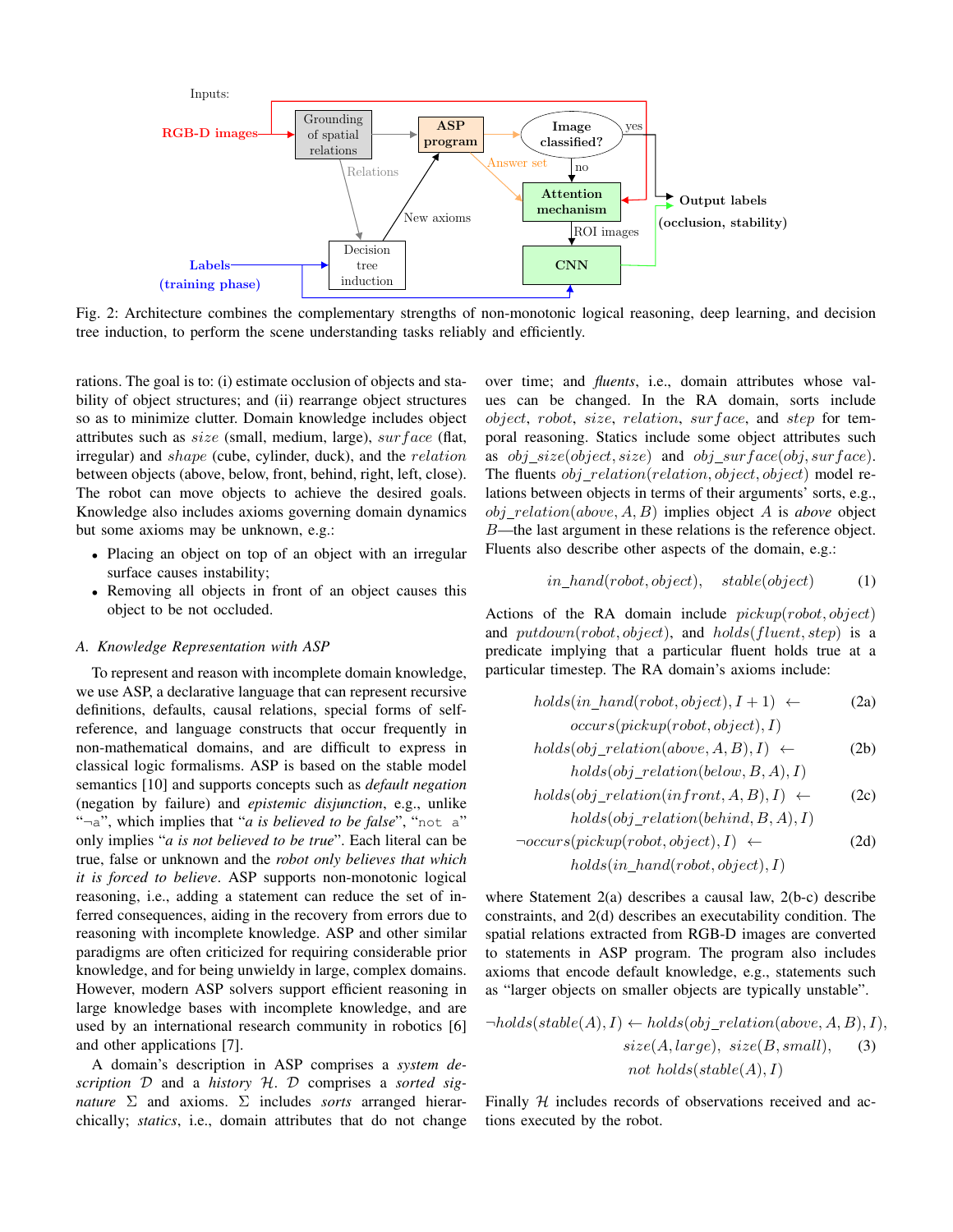To reason with the incomplete domain knowledge, we construct the CR-Prolog program  $\Pi(\mathcal{D}, \mathcal{H})$ —please see our code repository [23]. Planning, diagnostics and inference tasks can then be reduced to computing *answer sets* of  $\Pi$ , which represent beliefs of the robot associated with  $\Pi$  [10]. We use SPARC  $[2]$  to compute answer set(s) of ASP programs.

## **B.** Decision Tree Induction

Reasoning with incomplete knowledge can result in incorrect or suboptimal decisions. Our architecture includes a decision tree induction component to incrementally learn relevant knowledge in the form of axioms that represent state constraints. Specifically, separate decision trees are constructed in the RA domain for estimating stability and occlusion, using the spatial relations identified between pairs of objects, and the attributes of objects—the labels assigned to the leaf nodes are stable/unstable or occluded/not occluded. Some example decision trees are shown in Figures 3 and 4.

We use an existing algorithm that constructs decision trees by computing the potential change in entropy (i.e., information gain) caused by a split based on each attribute. One half of the available examples are used for training. Once a tree is constructed, any branch of the tree in which the leaf represents a precision higher than  $95\%$ , i.e., most examples correspond to a particular class, is used to construct candidate axioms that are validated using the other half of the labeled examples. The validation process: (i) removes axioms without a minimum level of support from the training examples; and (ii) compares the discovered axioms to only retain the most general version of each axiom. Since the number of labeled examples is small, we reduce the effect of noise through an ensemble learning approach, i.e., we repeat the learning and validation steps a number of times (e.g., 100) and only the axioms voted more than a minimum number of times (e.g.,  $50\%$ ) are encoded in the ASP program for subsequent reasoning.

Consider the branches highlighted in gray in Figures 3 and 4, which can be translated into the following axioms:

$$
stable(A) \leftarrow \neg obj\_relation(above, A, B) \tag{4a}
$$

$$
\neg occluded(A) \leftarrow \neg obj\_relation(behind, A, B) \tag{4b}
$$

where Statement  $4(a)$  implies that any object that is not above another object is stable, whereas Statement 4(b) says that an object is not occluded if it is not located behind another object. More elaborate axioms are created when other attributes (e.g., size and surface of objects) are considered. For example, the branch highlighted in gray and blue in Figure 3 translates to:

$$
\neg stable(A) \leftarrow obj\_relation(above, A, B),
$$
  

$$
obj\_surface(B, irregular)
$$
 (5)

which states that an object is unstable if it is located above another object with an irregular surface.

Our architecture is also able to discover default knowledge that holds in all but a few exceptional circumstances. To find these axioms while still allowing for some exceptions, we reduced the threshold for selecting a branch of a tree to construct candidate axioms (e.g., from  $95\%$  to  $70\%$ ). The lower threshold results in the discovery of additional axioms, but it also introduces noise. The underlying non-monotonic logical reasoning capability can be used to identify any inconsistencies caused by the inclusion of incorrect axioms-these errors can be corrected manually or through learning.

## C. Attention Mechanism

The attention mechanism module is used only when ASPbased reasoning cannot assign labels to objects in the input image. In each such image, this module identifies and directs attention to regions of interest (ROIs) that contain information relevant to the task at hand. To do so, it first identifies each axiom in the ASP program whose head corresponds to a relation/fluent of interest. For instance, the head of Statement 4(a), which implies that a particular object is stable, holds true in any state in which all the relations in the body of the axiom are satisfied. Statement 5 defines some conditions under which an object is considered to be unstable. Both these statements will be considered by the attention mechanism if the robot's task is to estimate the stability of object configurations. In a similar manner, Statement 4(b) will only be explored further when the task is to examine the occlusion of objects.

The selected axioms are used to identify ROIs in the image. More specifically, the relations in the body of each selected axiom are used to identify ROIs that are considered for further processing; the remaining image regions are unlikely to provide relevant information and are not analyzed further. For instance, to estimate stability in Figure 1, the attention mechanism should consider the stack comprising the red cube, white cylinder and the green ball, since they satisfy the relevant relation *above*—the other two objects (duck and pitcher) can be disregarded. Any image may contain multiple such ROIs, and each ROI may have multiple objects.

# D. Convolutional Neural Networks

The ROIs identified by the attention mechanism serve as input to a deep network. Recall that ROIs are only extracted from images that could not be classified using ASP-based reasoning, and that pixels of any such ROI are considered to provide information relevant to the task at hand. We explore two variants of a CNN, and the training dataset comprises ROIs and the target labels to be assigned to objects (and structures) in the ROIs. The CNN learns the mapping between the image pixels and target labels, and then assigns these labels to ROIs in previously unseen test images that ASPbased reasoning is unable to process.

CNNs have many parameters based on size, number of layers, and activation functions, but the basic building blocks are convolutional, pooling, and fully-connected layers. The convolutional and pooling layers are used in the initial or intermediate stages of the network, whereas the fully-connected layer is typically one of the final layers. In a convolutional layer, a filter (or kernel) is convolved with the original input or the output of the previous layer. One or more convolutional layers are usually followed by one pooling layer.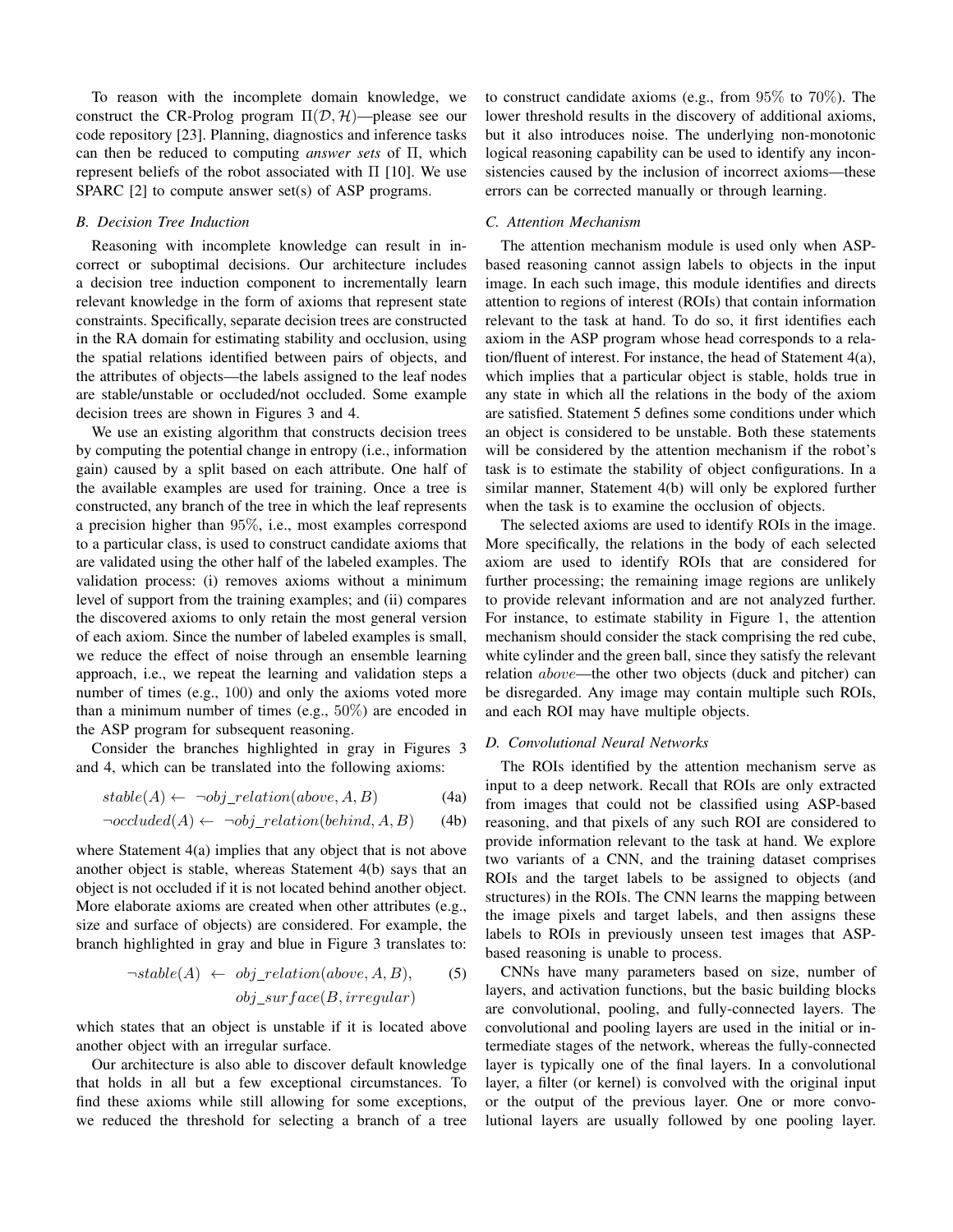

Fig. 3: Example of a decision tree constructed for stability estimation using some labeled examples. Highlighted branches are used to construct previously unknown axioms.



Fig. 4: Example of a decision tree constructed for occlusion estimation using some labeled examples. Highlighted branch is used to construct previously unknown axiom.



Fig. 5: Lenet architecture.

Common pooling strategies such as max-pooling and averagepooling are used to reduce the dimensions of the input data, limit the number of parameters, and control overfitting. The fully-connected layers are equivalent to feed-forward neural networks in which all neurons between adjacent layers are connected—they often provide the target outputs. In the context of images, convolutional layers extract useful attributes to model the mapping from inputs to outputs, e.g., the initial layers may extract lines and arcs, whereas the subsequent layers may compose complex shapes such as squares and circles. While estimating the stability of object configurations, the CNN's layers may represent attributes such as whether: (i) a tower of blocks is aligned; (ii) a round object is under another object; or (iii) a tower has a small base.

In this paper, we explored two CNN architectures: (i) Lenet [18], initially proposed for recognizing hand-written digits; and (ii) Alexnet [15], which has been widely used since it provided best results on the Imagenet benchmark dataset. The Lenet has two convolutional layers, each one followed by a max-pooling layer and an activation layer. Two fully connected layers are placed at the end. Unlike the  $28 \times 28$ gray-scale input images and the ten-class softmax output layer used in the original implementation, we consider  $56 \times 56$  RGB images as input and an output vector representing the occlusion and stability of each object in the image. Figure 5 is a pictorial representation of this network. As described later in Section IV-A, we consider ROIs with up to five objects, and the network outputs estimate the occlusion of each object and the stability of the structure in the ROI. The Alexnet architecture, on the other hand, contains five convolutional layers, each followed by max-pooling and activation layers, along with three fully connected layers at the end. In our experiments,  $227 \times 227$  RGB images were used as input and the output classes determined the target variables estimating occlusion and stability—the number of outputs is the same as with the Lenet architecture. Due to the multi-class labeling problem, the sigmoid activation function was used in both networks. We used the Adam optimizer [14] in TensorFlow [1] with a learning rate of 0.0001 for the Alexnet network and 0.0002 for the Lenet network and the weights were initialized randomly. The number of training iterations varied depending on the network and the number of training examples. For example, Lenet using 100 and 5,000 image samples was trained for  $10,000$  and  $40,000$  iterations respectively, whereas the Alexnet with  $100$  and  $5,000$  samples was trained for 8,000 and 20,000 iterations respectively. The learning rate and number of iterations were chosen experimentally using validation sets. The number of epochs was chosen as the stopping criteria, instead of the training error, in order to allow the comparison between networks learned with and without the attention mechanism. The code for training the deep networks is in our open source repository [23].

#### **IV. EXPERIMENTAL SETUP AND RESULTS**

In this section, we describe the experimental setup and the results of experimental evaluation of our architecture.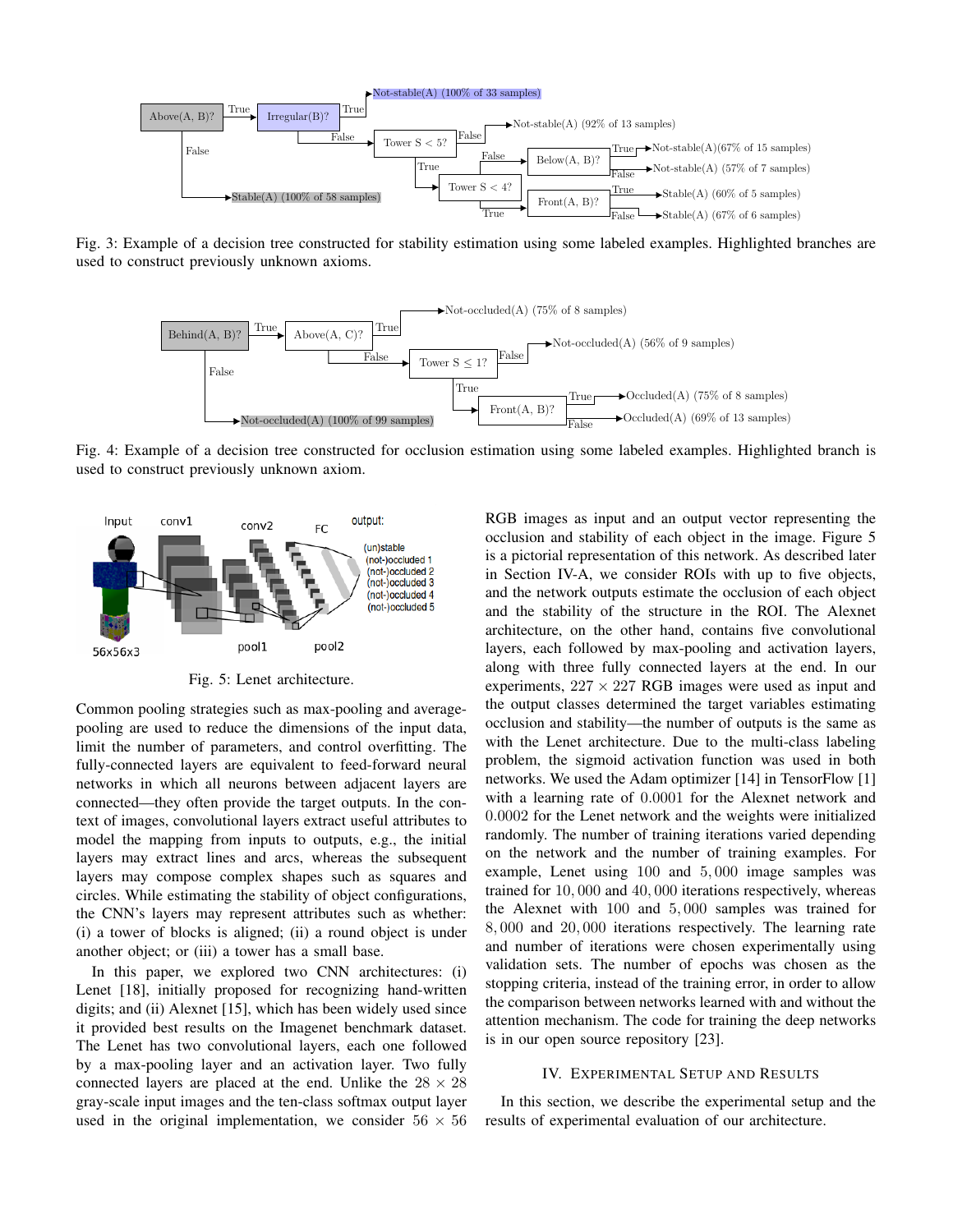## A. Experimental Setup

To simulate experiments in a dynamic domain in which a large number of training samples are not available, we used a real-time physics engine (bullet physics library) to generate 6000 labeled images for estimating occlusion and stability of objects. Each image had ROIs with up to five objects with different colors, textures and shapes. The objects included cylinders, spheres, cubes, a duck, and five household objects from the Yale-CMU-Berkeley dataset (apple, pitcher, mustard bottle, mug, and cracker box) [4]. We considered three different arrangements of these objects:

- Towers: images containing  $2-5$  objects stacked on top of each other:
- Spread: images with five objects placed on the flat surface (i.e., the ground); and
- Intersection: images with  $2 4$  objects stacked on each other, with the rest  $(1 - 3)$  spread on the flat surface.

The vertical alignment of stacked objects is randomized creating either a stable or an unstable arrangement. The horizontal distance between spread objects is also randomized, which can create scenes with complex, partial or no occlusion. Lighting, orientation, camera distance, camera orientation, and background, were also randomized. Also, for the experimental trials summarized below, the ASP program was initially missing three state constraints (each) related to stability estimation and occlusion estimation.

A second dataset was derived from the dataset described above to simulate the effect of the attention mechanism. Recall that this module extracts ROIs from images in the original dataset that could not be classified using ASP-based reasoning, by identifying relevant axioms and relations in the ASP program. Only pixels in these ROIs were considered for analysis. CNNs trained using these two datasets were compared as a function of the amount of training data and the complexity of the networks. Occlusion is estimated for each object (i.e., five outputs) and stability is estimated for the structure (*i.e.*, one output). Experiments were designed to test the following hypotheses:

- H1 Reasoning with commonsense domain knowledge and the attention mechanism improves the accuracy of deep networks;
- H<sub>2</sub> Reasoning with commonsense domain knowledge and the attention mechanism reduces sample complexity and time complexity of training deep networks.
- H3 The architecture is able to incrementally learn previously unknown axioms, and use these axioms to improve the accuracy of decision making.

The main performance measure was the accuracy of the labels assigned to objects and structures in images. Below, all claims are statistically significant at the  $95\%$  significance level. As the baseline for comparison, we trained the Lenet and Alexnet architectures without the commonsense reasoning and attention mechanism modules, i.e., directly on the RGB-D input images, and evaluated them on the test dataset.



Fig. 6: Accuracy of Lenet and Alexnet with and without commonsense reasoning and the attention mechanism. The number of background images were fixed at 100. Our architecture improves accuracy in comparison with the baselines.

#### **B.** Experimental Results

The first set of experiments was designed as follows, with results summarized in Figure 6:

- 1) Training datasets of different sizes (100, 200, 1000, and 5000 images) were used to train the Lenet and Alexnet networks. The remaining images were used to test the learned models;
- 2) The datasets after the application of the attention mechanism were derived from the original datasets in Step-1. The selection of images as well as the pixels from each image was based on the target task and relations of interest; and
- 3) The datasets created in Step-2 were used to train and test the Lenet and Alexnet networks, with the results plotted as "Lenet(Att)" and "Alexnet(Att)" in Figure 6. The baseline CNNs used the training dataset without attention mechanism or commonsense reasoning, with results plotted as "Lenet" and "Alexnet" in Figure 6.

Figure 6 indicates that integrating commonsense reasoning with deep learning improves the accuracy of the deep networks for the estimation of stability and occlusion. Training and testing the deep networks with only relevant ROIs of images that cannot be processed by commonsense reasoning simplifies the learning process, making it easier to learn an accurate mapping between inputs and outputs and resulting in higher accuracy than the baselines for any given number of training images. The improvement is more pronounced when the training set is smaller, but there is improvement at all training dataset sizes considered in our experiments. These results support hypothesis H1.

Figure 7 shows two examples of the improvement provided by the attention mechanism. In Figure 7a, both Lenet and Lenet(Att) were able to recognize the occlusion of the red cube caused by the green mug, but only the latter, which uses the attention mechanism and commonsense reasoning, was able to estimate the instability of the tower. In Figure 7b, both networks correctly predicted the instability of the tower. However, only Lenet(Att) was able to identify the occlusion of the green cube by the yellow can. The classification errors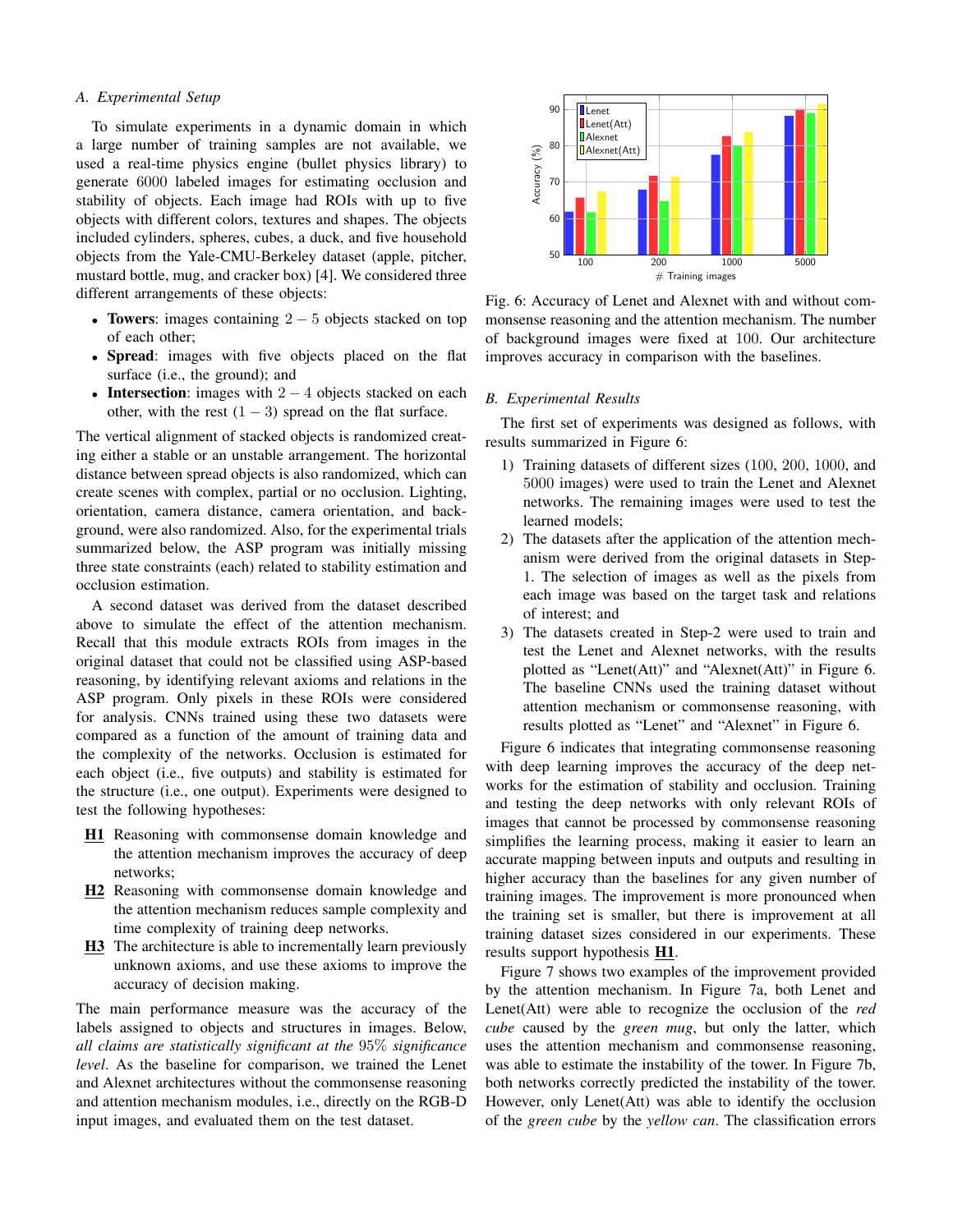

Fig. 7: Examples of test images for Lenet and Lenet(Att): (a) both detected the occlusion of the red cube by the green mug, but only the latter correctly estimated the tower's instability; and (b) both predicted the instability of the tower, but only Lenet(Att) detected the obstruction of the green cube by the yellow cylinder.

are most probably because a similar example had not been observed during training—this is a common limitation of deep architectures. The attention mechanism eliminates the analysis of unnecessary parts of images and focuses only on the relevant parts, resulting in a more targeted network that provides better classification accuracy. For these experiments, the CNNs were trained with 1000 images.

The number of different backgrounds (selected randomly) was fixed at 100 for the experimental results in Figure 6. The effect of the background on the observed performance varies depending on the number of training examples. For instance, we had (on average) one image that used each background image when the training data had 100 training samples, and we had 50 images per background for the training dataset with 5000 training examples. However, in real scenarios, it is unlikely that we will get a uniform distribution of backgrounds; other factors such as lighting, viewpoint, and orientation will be different in different images. To analyze the effect of different backgrounds, we explored the use of Lenet and Lenet(Att) with different number of training examples  $(100 \text{ and } 5000)$  and different number of backgrounds  $(10, 30, 100)$ and 100). As shown in Figure 8, with Lenet and 100 training samples, accuracy degrades from  $\approx 65\%$  for 10 different background images to  $\approx 62\%$  when we have 100 different background images. The degradation is smaller, i.e.,  $\approx 1\%$ , for 5000 training examples with number of backgrounds varying from  $10 - 100$ . For 1000 different backgrounds (not shown in Figure 8), the drop in accuracy was  $\approx 2\%$ . These results indicate that a baseline (Lenet) network trained with a larger number of images is less sensitive to variations in background, and that the inclusion of different backgrounds has a negative effect on performance for the network. With Lenet(Att), on the other hand, Figure 8 shows that there is hardly any change in accuracy regardless of the change in the number of background images—the attention mechanism minimizes the effect of variations in the background by focusing attention on just the relevant ROIs in the image.

The second set of experiments was designed as follows, with results summarized in Figure 9:



Fig. 8: Effect of changing the number of backgrounds on the accuracy of the Lenet and Lenet(Att) networks for 100 and 5000 training images. Without the attention mechanism and commonsense reasoning, increasing the number of backgrounds reduces the classification accuracy.



Fig. 9: Accuracy of Lenet and Alexnet with and without the attention mechanism and commonsense reasoning. The number of background images was fixed at 100. Any desired accuracy is achieved with a smaller training set.

- 1) The Lenet network was trained with training datasets containing between  $100 - 1000$  images, in step-sizes of 100. Separate datasets were created for testing;
- 2) The datasets after applying the attention mechanism were derived from the original datasets from Step-1. The selection of images as well as the pixels from each image was based on the target task, and the axioms and spatial relations of interest; and
- 3) The datasets created in Step-2 were used to train and test a deep network, and the results are plotted as "Lenet(Att)" and "Alexnet(Att)" in Figure 9. The baseline CNN network used the training dataset without the commonsense reasoning or attention mechanism.

Figure 9 shows that using the attention mechanism and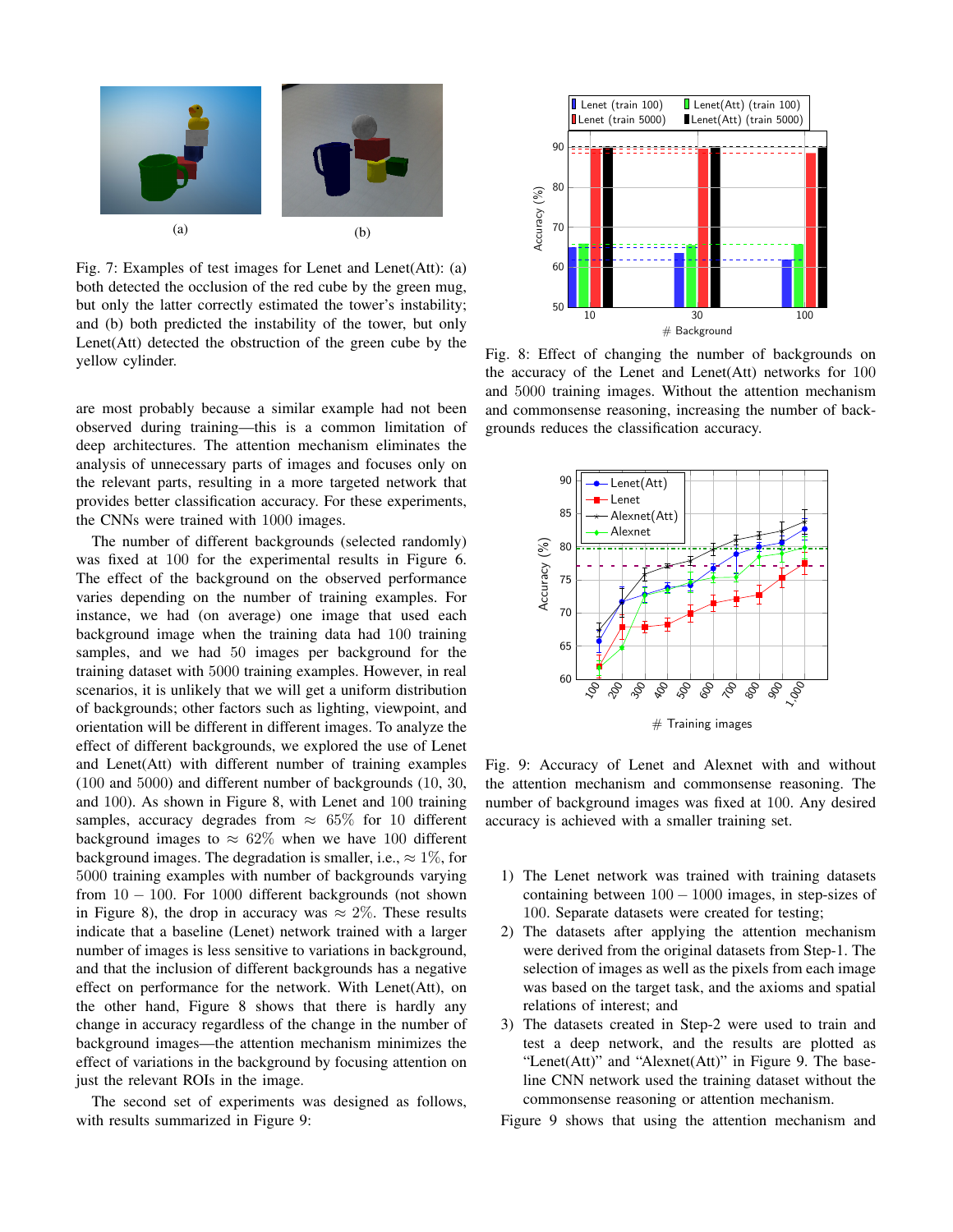| Axiom type           | <b>Precision</b> | Recall |
|----------------------|------------------|--------|
| Unknown<br>(normal)  | 98%              | 100%   |
| Unknown<br>(default) | 78%              | 62%    |

TABLE I: Precision and recall for previously unknown axioms (normal, default) using decision tree induction.

reasoning with commonsense knowledge helps achieve any desired level of accuracy with much fewer training examples. The purple dashed (horizontal) line in Figure 9 indicates that the baseline Lenet needs  $\approx 1000$  images to reach an accuracy of  $77\%$ , whereas Lenet(Att) reduces this number to  $\approx 600$ . A similar difference is observed between Alexnet and Alexnet(Att) for  $\approx 80\%$  accuracy—see the dark green dashdotted (horizontal) line in Figure 9. In other words, the use of commonsense knowledge helps train deep networks with fewer examples, reducing both the computational and storage requirements. These results support hypothesis H2.

The third set of experiments was designed as follows, with results summarized in Table I:

- 1) Ten sets of 50 labeled images were created, as described in Section IV-A;
- 2) The axiom learning algorithm was trained with each set three times, using thresholds of  $95\%$  and  $70\%$  at the leaf nodes of the decision trees—see Section III-B;
- 3) The precision and recall for the unknown axioms, e.g., Statements  $4(a)$ ,  $4(b)$ , and 5, but excluding defaults (i.e., with threshold of 0.95), are summarized as "unknown (normal)" in Table I;
- 4) The precision and recall for the unknown default statements, e.g., Statement 3, (i.e., with threshold of  $70\%$ ) are summarized as "unknown (default)" in Table I;

Table I demonstrates the ability to learn previously unknown axioms. Errors are predominantly variants of the target axioms that are not in the most generic form, i.e., they have irrelevant literals but are not actually wrong. The lower precision and recall with defaults is understandable because it is challenging to distinguish between defaults and their exceptions. Although we do not describe it here, reasoning with commonsense knowledge and decision trees also provides (at least partial) explanations for the decisions made by the architecture.

Finally, we ran experiments in which the robot computed minimal plans to pickup and clear particular objects. We observed that the number of plans computed when the learned axioms are included in the ASP program are much smaller than when the axioms are not included—this makes sense because the learned axioms are constraints that eliminate possible paths in the transition diagram. For instance, the goal in one set of experiments was to clear the large red box partially hidden behind the blue, green and white boxes, and the duck in Figure 10. With all the axioms the robot found three plans, all of which were correct. However, with some axioms missing, the robot found as many as 64 plans, many of which were incorrect. A plan was considered to be correct if executing



Fig. 10: Illustrative image used for planning experiments with and without the learned axioms.

it (in simulation) resulted in the corresponding goal being achieved. All these results support hypothesis H3.

### V. DISCUSSION AND CONCLUSIONS

Deep network architectures and algorithms represent the state of the art for many tasks in robotics and AI. However, they require large training datasets and considerable computational resources, and make it difficult to understand their operation. The architecture described in this paper draws inspiration from research in cognitive systems to address these limitations. It integrates the principles of non-monotonic logical reasoning with commonsense knowledge, and decision tree induction of knowledge, with deep learning. The underlying intuition is that commonsense knowledge is available in almost every application domain—in fact, some such knowledge is often necessary to optimize the parameters of deep networks. Our architecture, on the other hand, explores a sophisticated approach for fully exploiting this knowledge. Reasoning with domain knowledge simplifies learning—the robot only needs to learn about aspects of the domain not already encoded by the existing knowledge. A more accurate mapping is thus learned between the desired inputs and outputs using a smaller set of labeled examples. We have experimentally validated our intuition in the context of estimating the occlusion of objects and the stability of object structures in simulated images. Our architecture improves accuracy, and reduces storage and computation requirements, especially when large labeled training datasets are not readily available.

The work described here opens up multiple directions for future research. First, we will explore the interplay between reasoning and learning to better understand the operation of deep network models. We have already shown in other work that the use of relational logical structures makes it easier to explain the decisions, the underlying knowledge and beliefs, and the experiences that informed these beliefs [32]. Second, we will expand the learning capabilities of our architecture. Although we have only discussed the learning of state constraints in this paper, we have (in other work) explored the use of relational reinforcement learning and limited human feedback for learning different types of domain knowledge [31]. Furthermore, we will explore the use of this architecture on robots assisting humans in more complex domains.

## **ACKNOWLEDGEMENTS**

This work was supported in part by the Asian Office of Aerospace Research and Development award FA2386-16-1-4071. All opinions and conclusions described in this paper are those of the authors.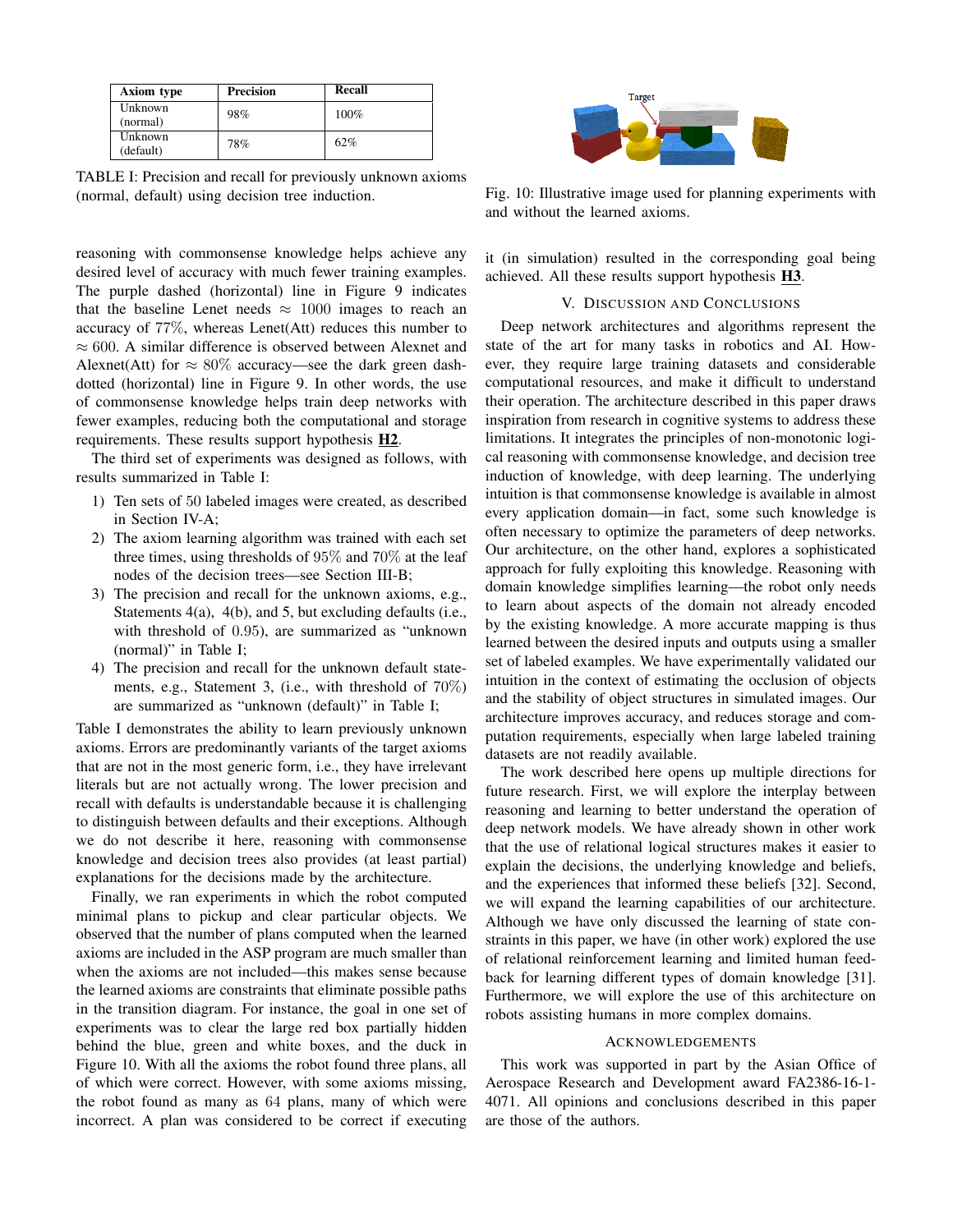### **REFERENCES**

- [1] M Abadi, A Agarwal, P Barham, E Brevdo, Z Chen, C Citro, GS Corrado, A Davis, J Dean, M Devin, TensorFlow: large-scale machine learning on et al. heterogeneous distributed systems. arXiv preprint arXiv:1603.04467, 2016. URL https://arxiv.org/abs/ 1603.04467.
- [2] Evgenii Balai, Michael Gelfond, and Yuanlin Zhang. Towards Answer Set Programming with Sorts. In International Conference on Logic Programming and Nonmonotonic Reasoning, Corunna, Spain, September 15-19, URL https://link.springer.com/chapter/10.1007/ 2013. 978-3-642-40564-8 14.
- [3] Peter W Battaglia, Jessica B Hamrick, and Joshua B Tenenbaum. Simulation as an engine of physical scene understanding. Proceedings of the National Academy of Sciences, page 201306572, 2013. URL https:// www.pnas.org/content/110/45/18327.full.
- [4] Berk Calli, Aaron Wallsman, Arjun Singfh, and Siddhartha S. Srinivasa. Benchmarking in Manipulation Research. IEEE Robotics and Automation Magazine, (September):36-52, 2015. URL https:// ieeexplore.ieee.org/document/7254318.
- [5] J. Y. Chai, Q. Gao, L. She, S. Yang, S. Saba-Sadiya, and G. Xu. Language to Action: Towards Interactive Task Learning with Physical Agents. In International Joint Conference on Artificial Intelligence (IJCAI), Stockholm, Sweden, July 13-19, 2018. URL https://www.ijcai.org/ proceedings/2018/0001.pdf.
- [6] Esra Erdem and Volkan Patoglu. Applications of Action Languages to Cognitive Robotics. In Correct Reasoning. Springer-Verlag, Berlin, 2012. **URL** https://link.springer.com/chapter/10.1007/978-3-642-30743-0 16.
- [7] Esra Erdem, Michael Gelfond, and Nicola Leone. Applications of Answer Set Programming. AI Magazine, 37(3): 53-68, 2016. URL https://www.aaai.org/ojs/index.php/ aimagazine/article/view/2678.
- [8] Severin Fichtl, Dirk Kraft, Norbert Krüger, and Frank Guerin. Using relational histogram features and action labelled data to learn preconditions for means-end actions. In IEEE/RSJ International Conference on Intelligent Robots and Systems (Workshop on Sensorimotor Contingencies for Robotics), Hamburg. Citeseer, 2015.
- [9] Katerina Fragkiadaki, Pulkit Agrawal, Sergey Levine, and Jitendra Malik. Learning visual predictive models of physics for playing billiards. arXiv preprint arXiv:1511.07404, 2015. URL https://arxiv.org/abs/ 1511.07404.
- [10] Michael Gelfond and Yulia Kahl. Knowledge Representation, Reasoning and the Design of Intelligent Agents. Cambridge University Press, 2014.
- [11] Malik Ghallab, Dana Nau, and Paolo Traverso. Automated Planning: Theory and Practice. Morgan Kaufmann, San Francisco, USA, 2004.
- [12] Yolanda Gil. Learning by Experimentation: Incremental Refinement of Incomplete Planning Domains. In International Conference on Machine Learning, pages 87-95, New Brunswick, USA, July 10-13, 1994. URL https://www.sciencedirect.com/science/ article/pii/B9781558603356500192.
- [13] Philipp Jund, Andreas Eitel, Nichola Abdo, and Wolfram Burgard. Optimization Beyond the Convolution: Generalizing Spatial Relations with End-to-End Metric Learning. In ICRA, 2018. URL https://ieeexplore.ieee.org/abstract/ document/8460220.
- [14] Diederik P Kingma and Jimmy Ba. Adam: A method for stochastic optimization. arXiv preprint arXiv:1412.6980, 2014. URL https://arxiv.org/abs/1412.6980.
- [15] Alex Krizhevsky, Ilya Sutskever, and Geoffrey E Hinton. Imagenet classification with deep convolutional neural networks. In Advances in neural information *processing systems, pages 1097–1105, 2012. URL https:* //papers.nips.cc/paper/4824-imagenet-classificationwith-deep-convolutional-neural-networks.pdf.
- [16] John E. Laird, Kevin Gluck, John Anderson, Kenneth D. Forbus, Odest Chadwicke Jenkins, Christian Lebiere, Dario Salvucci, Matthias Scheutz, Andrea Thomaz, Greg Trafton, Robert E. Wray, Shiwali Mohan, and James R. Kirk. Interactive Task Learning. IEEE Intelligent Systems, 32(4):6-21, 2017. URL https://ieeexplore.ieee.org/ abstract/document/8012335.
- [17] Mark Law, Alessandra Russo, and Kysia Broda. The Complexity and Generality of Learning Answer Artificial Intelligence, 259:110-146, Set Programs. 2018. URL https://www.sciencedirect.com/science/ article/pii/S000437021830105X.
- [18] Yann LeCun, Léon Bottou, Yoshua Bengio, and Patrick Haffner. Gradient-based learning applied to document recognition. Proceedings of the IEEE, 86(11):2278– 2324, 1998. URL https://ieeexplore.ieee.org/document/ 726791.
- [19] Adam Lerer, Sam Gross, and Rob Fergus. Learning physical intuition of block towers by example. arXiv preprint arXiv:1603.01312, 2016. URL https://arxiv.org/ abs/1603.01312.
- [20] Wenbin Li, Aleš Leonardis, and Mario Fritz. Visual stability prediction and its application to manipulation. arXiv preprint arXiv:1609.04861, 2016. URL https: //arxiv.org/abs/1609.04861.
- [21] Oier Mees, Nichola Abdo, Mladen Mazuran, and Wolfram Burgard. Metric learning for generalizing spatial relations to new objects. In IEEE/RSJ International Conference on Intelligent Robots and Systems, pages 3175– 3182, 2017. URL https://ieeexplore.ieee.org/abstract/ document/8206149.
- [22] Tiago Mota and Mohan Sridharan. Incrementally Grounding Expressions for Spatial Relations between Objects. In International Joint Conference on Artificial Intelligence, pages 1928-1934, 2018. URL https: //www.ijcai.org/proceedings/2018/0266.pdf.